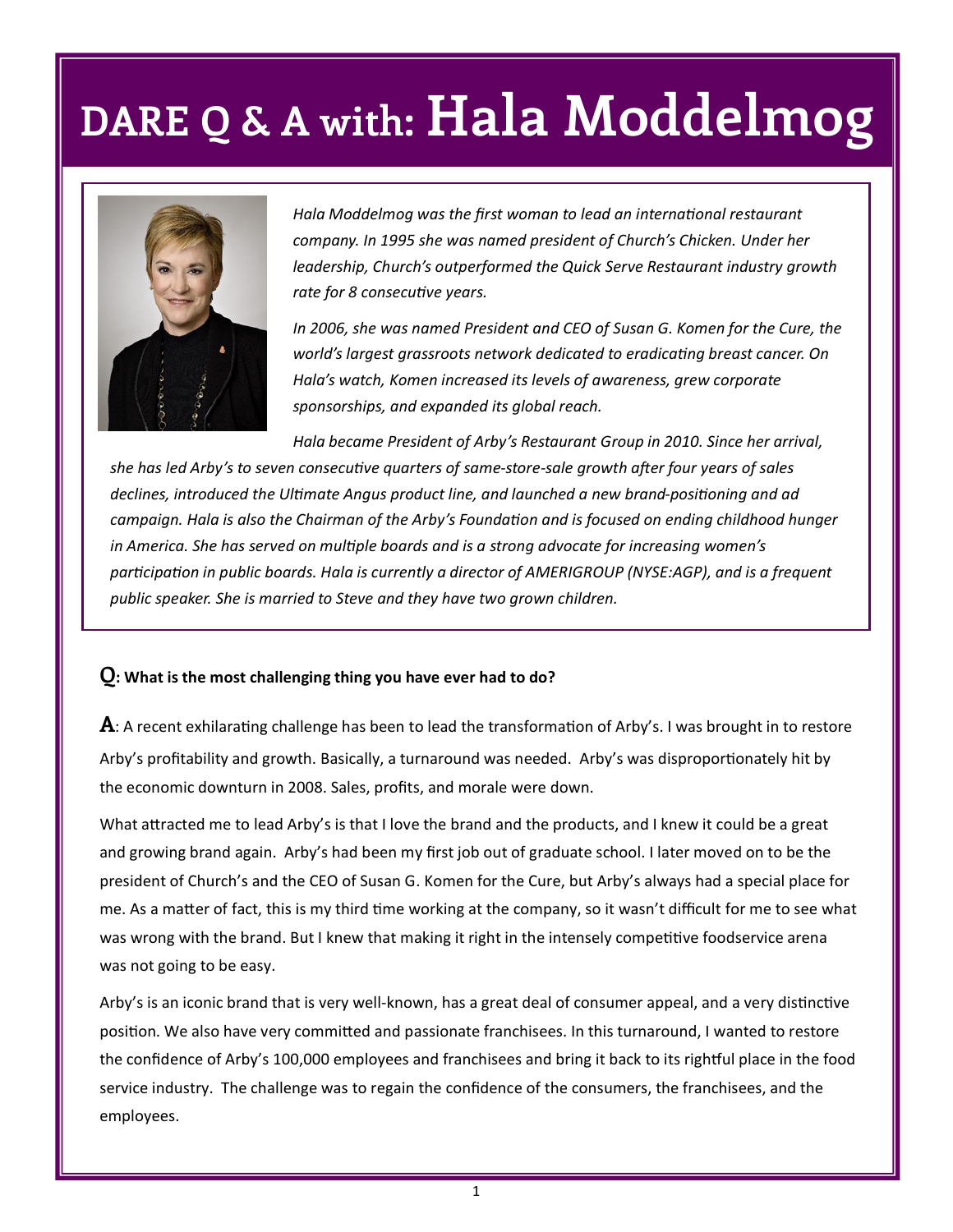#### **Q: Where did you get the courage and confidence to accomplish this matter?**

**A**: I have strong family support and an incredible network of women and men who give me courage every day. I was confident that with strong vision, good communication, and collaboration, we would be able to grow the brand. My "always go to" is to hire an excellent team of passionate and smart people. I took the following steps to lead the turnaround:

First, I leveraged the expertise of our franchisees and employees by setting up informal "get-to-know-you sessions." I traveled to visit our large franchisees and owners of single restaurants. Through these series of meetings, I learned a lot about where we should focus our energy and strategies.

**"My "always go-to" is to hire an excellent team of passionate and smart people."**

Second, I focused on communications. I wanted to make sure the franchisees understood what we were doing to grow their business and gain their buy-in and trust. Most important, I wanted to instill confidence about our plans to grow Arby's. Through a weekly series of webinars, conferences, and e-mails, I worked to communicate the growth plan to our franchisees and employees and restore faith in the brand.

Third, I ensured we had a great leadership team that was highly accountable for growing the brand. The team is collaborative and has been instrumental in the turnaround of Arby's.

Fourth, we celebrate our wins. We try to enjoy our small and large victories. This is a team that works very hard, but we like to laugh and enjoy one another's company. We know there will be bumps along the way, so we spend time having fun with our wins when they happen.

### **Q: What is the biggest mistake you have ever made? What did you learn and how did you recover?**

**A**: I've made my biggest mistakes when I haven't trusted my gut instincts. For example, when I was at Church's, we received a lot of pressure to grow the brand outside of its core competency—which is delicious, inexpensive fried chicken. We created a Mexican concept that was co-branded with Church's, and it didn't work. I never felt quite right about it, and the experience reinforced my strong belief to trust my intuition and take a pause when something doesn't feel right. I should have had the courage then to voice my concerns earlier in the process.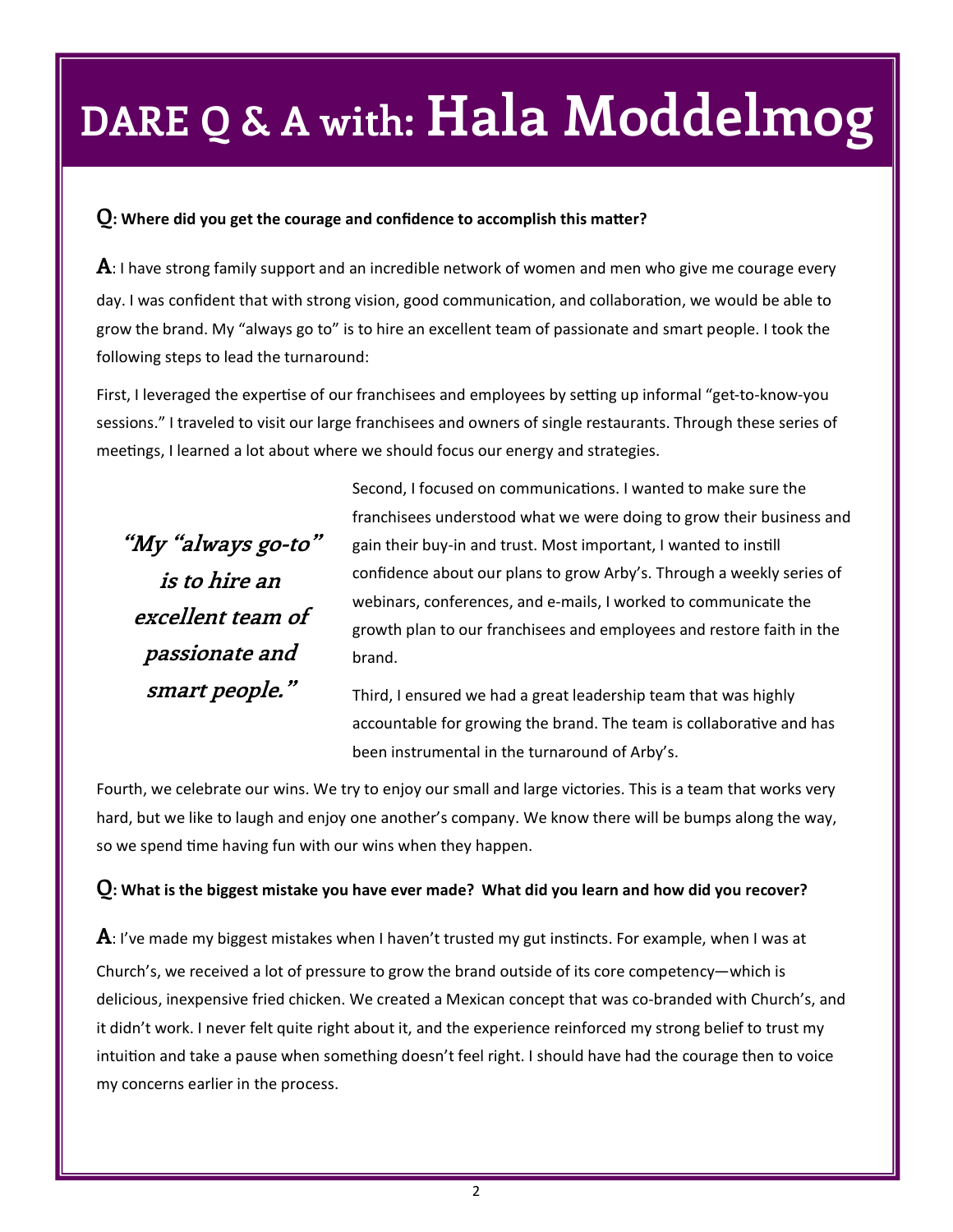**Q: If you had a young woman you cared deeply about entering the workforce today, what single piece of advice would you have for her?**

**A:** My advice is to dive in with everything you've got; you really know more than you think you do. Learn from others around you. I have learned what to do and, more importantly, what not to do. Also, work hard, really hard. People appreciate that and will help you along the way.

I also believe in the 90% rule. I am convinced that life is 10% what happens to me and 90% how I react to it. Everyone has obstacles and challenges that come their way. Ninety percent of success is how you deal with the curve balls—those surprises that inevitably come our way. I believe it's important to maintain

confidence, composure, and to stay calm when there is a problem. I try to understand the issue, put the facts on the table, pinpoint where the mistake happened, then brainstorm and work to fix the problem. Those who can remain calm and disciplined and who are able to shake-off obstacles definitely stand-out from the others.

**"My advice is to dive in with everything you've got; you really know more than you think you do."**

**Q: What advice do you have for building self-confidence?**

**A:** I recommend having a positive attitude and visualizing the best possible outcome. Obviously, in order to have confidence you have to believe in yourself and you have to be your authentic self.

However, there is no substitute for being prepared, practiced, and knowledgeable. Do your homework, gather the data to educate yourself on the topic and share your point of view.

Most important, get the results! In the end, results are what you are hired to produce, and corporate success does not come to anyone without producing those results. If you consistently show that you are prepared and have a well-formulated point of view, success, respect, authority and confidence will follow.

### **Q: What is your greatest fear today?**

**A:** Running out of time is my greatest fear. Life is so good, so full. My husband and I have two incredible adult children, and I love seeing them start their careers. I live vicariously through them. I also have had a very privileged career with the good fortune to lead three great brands: Arby's, Susan G. Komen, and Church's Chicken. (*cont.*)